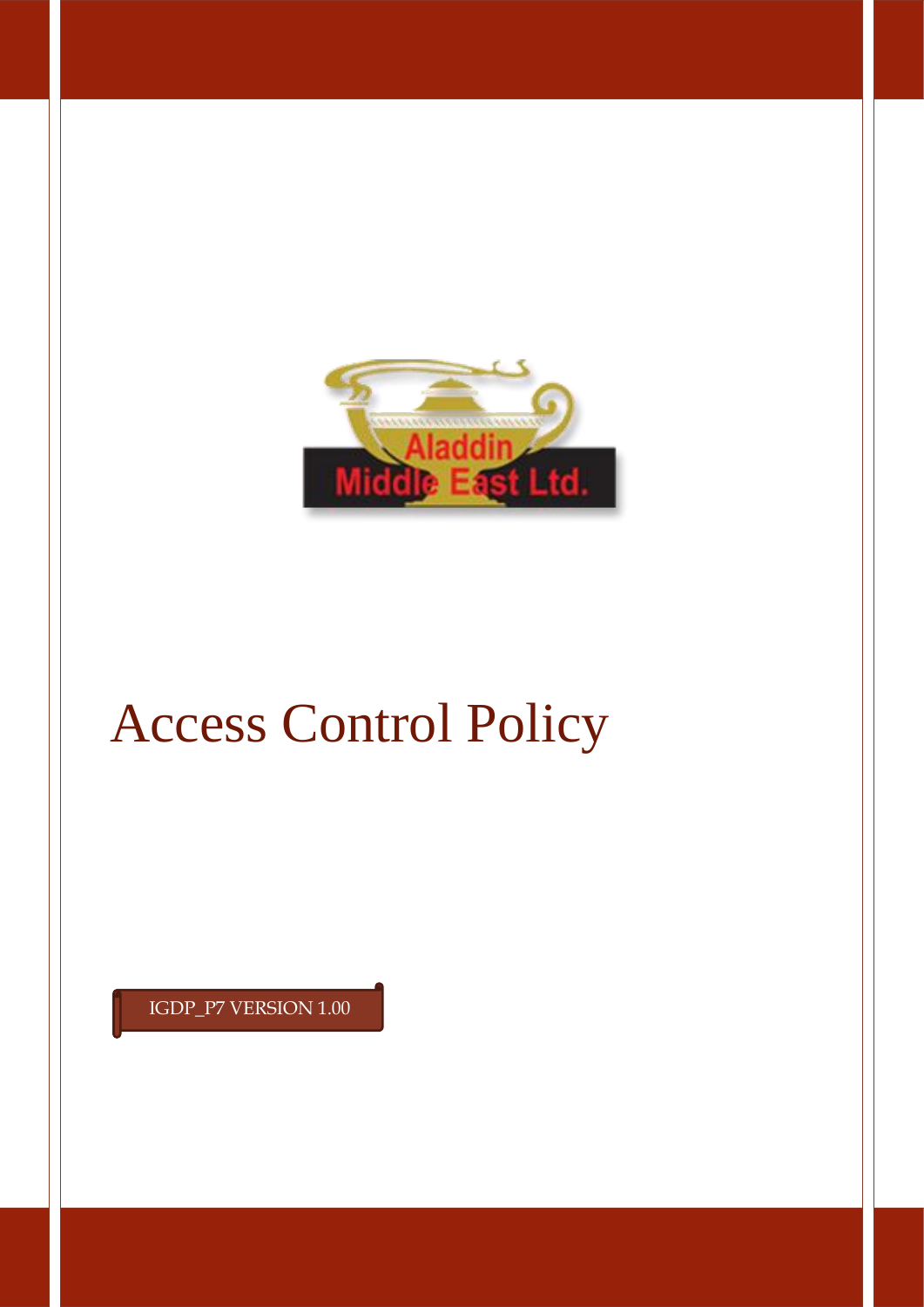# **Aladdin Middle East Limited – Turkey Branch Office**

# **Access Control Policy**

#### **1. Purpose and Scope**

AME Turkey implements physical and logical access controls across its networks, IT systems and services in order to provide authorized, granular, auditable and appropriate user access, and to ensure appropriate preservation of data confidentiality, integrity and availability in accordance with our Information Security Policy

Access control systems that we have put in place aims to protect the interests of all authorized users of Company controlled IT systems, as well as data provided by third parties, by creating a safe, secure and accessible environment in which to work.

- 1.1.Provisions of this Policy apply to all data, information and systems owned or operated by AME Turkey at all locations with access to company's corporate systems. They cover all vendors, contractors, subcontractors, consultants, sub-consultants, volunteers, individuals doing research, student interns, temporary employees, and other persons including those Users affiliated. Throughout this Policy, the words Users and User shall be used to collectively refer to all aforementioned individuals. with third parties and other organizations that access data, information and systems controlled by AME Turkey.
- 1.2. The AME external corporate website and other information classified as 'Public' are considered as outside our control and will not fall under this Policy. Privileged access to non-AME controlled systems, resources and applications is the responsibility of the system, resource or application owner, *not* AME Turkey. The authorisation and auditing processes involved in granting access to these resources is the responsibility of the resource owners.

## **1. Definitions and Roles of Participants**

- 1.1. Access to data, information and systems will be granted only when a legitimate business need has been demonstrated, access has been approved in advance by the Information Owner, and all applicable policies, procedures and requirements have been complied with. When a User no longer has a need for system access by reason of job reassignment, retirement, termination of contract, end of project, etc. all system privileges must cease, and access to information must likewise cease.
- 1.2. User privileges must be defined so Users cannot gain access to, or otherwise interfere with, the individual activities of other Users or any data that the Information Owner has not specifically authorized access to for that User.
- 1.3.Least privilege and need to know principles: Access rights to both physical and logical assets will be accorded following the principles of least privilege and need to know.
- 1.4.**Least Privilege Principle**: The principle of least privilege requires that a User be given no more privilege than necessary to perform an authorized job or task. Ensuring least privilege identifying what the User's job is, determining the minimum set of privileges required to perform tat job, and restricting the User to those privileges and nothing more. Privileges should be granted only for the timeframe required for the job.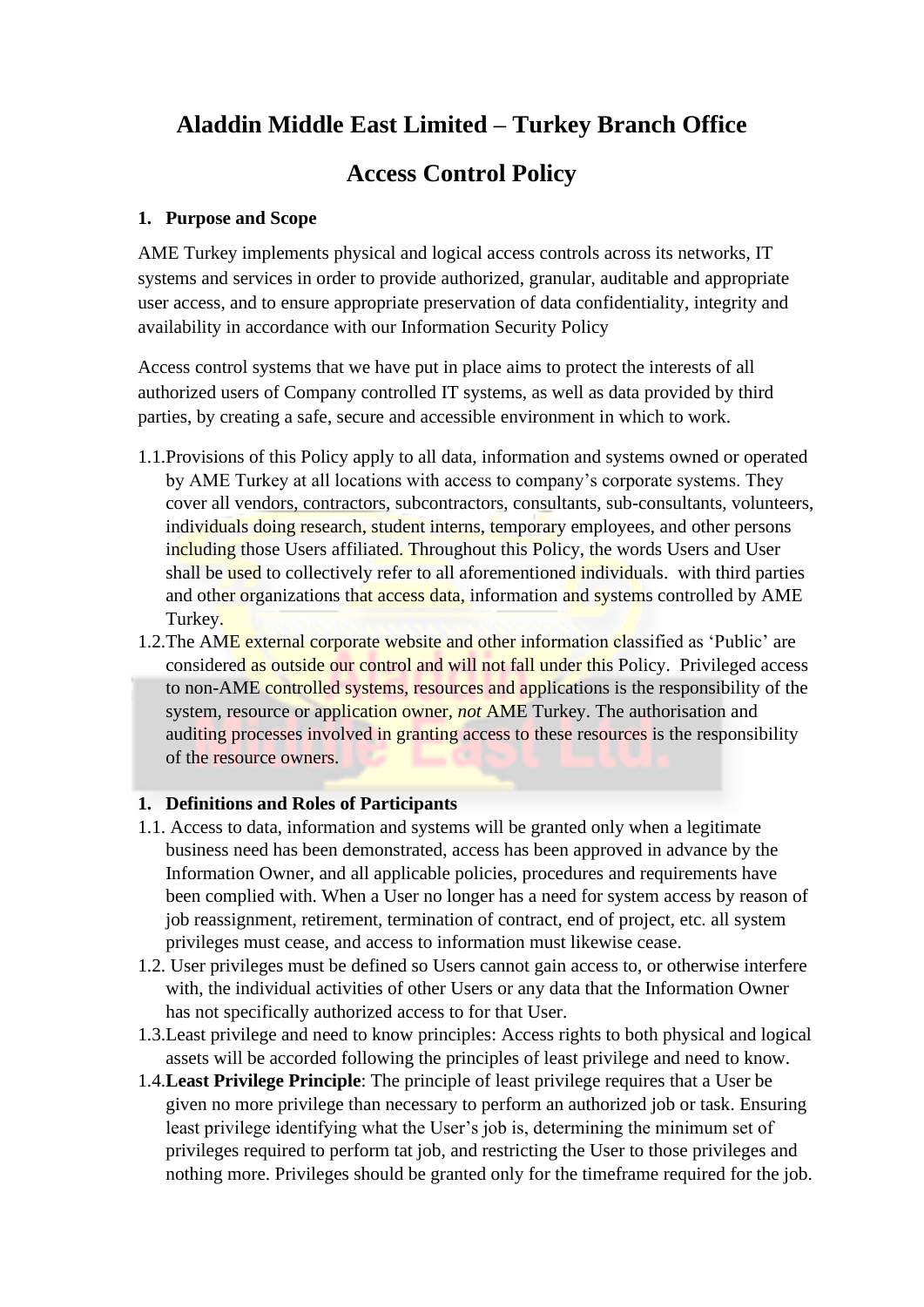The principle of least privilege will be employed requiring that access control permissions for all systems must be set to a default which blocks access by unauthorized Users, and every information system privilege which has not been specifically allowed is forbidden.

- 1.5.**Security in Depth**: The principle of security in depth refers to the implementation of a security defense in multiple layers of different types to provide substantially better protection. The principle of security in depth will be employed requiring access control at each layer of the system including network, hardware devices, system software, applications and data.
- 1.6.**Separation of Duties**: Whenever a business process involves sensitive or critical information, the system must include controls involving a separation of duties or other compensating control measures. These control measures must ensure that no one individual has exclusive control over these types of information assets or functions related to them. An example of a lack of separation of duties is where a single person has control of issuing checks and maintaining the financial transaction history data. Whenever practical, no person should be responsible for completing a task involving sensitive or critical information from beginning to end. Likewise, a simple person must not be responsible for approving his or her own work. To the extent possible, for every task at least two people must be required to coordinate their informationhandling activities.
- 1.7.**Acceptable Use Policy**: All Users requiring authorization to use AME Turkey data, information and systems that are connected to AME internal networks will be notified of Acceptable Use Policy of IT and Electronic Resources and required to sign Information Security Awareness Declaration prior to being issued a user-ID.
- 1.8. **Non-Disclosure of Information**: All outside parties with access to company data, information and systems must refrain from disclosing any information deemed non-Public by AME Turkey. For outside parties employed under a contract, purchase order, or agreement, a standard Information Security Confidentiality Clause will be included in all agreements, contracts, and purchase orders between AME and the outside party being granted access to AME data, information and systems. A written Non-Disclosure Agreement will be used for all individuals or entities that are providing services to AME Turkey (requiring access to confidential data) but are not under contract with AME Turkey. Examples of persons providing services to AME Turkey who are not under contract would include student interns, volunteers, instructors, academicians, guest speakers, and members of professional organizations.
- 1.9. **Access Control**: Access control is any mechanism to provide access to data. For computer access, a User must first log in to a system, using an appropriate authentication method. The access control mechanism controls what operations the User may or may not perform by comparing the user-ID to an access control list. Access control systems include the following:
	- File permissions, such as create, read, edit or delete on a file server
	- Program permissions, such as the right to retrieve or update information in a data base

Access control procedures are the methods and mechanisms used by Information owners to approve permission for Users to access data, information and systems.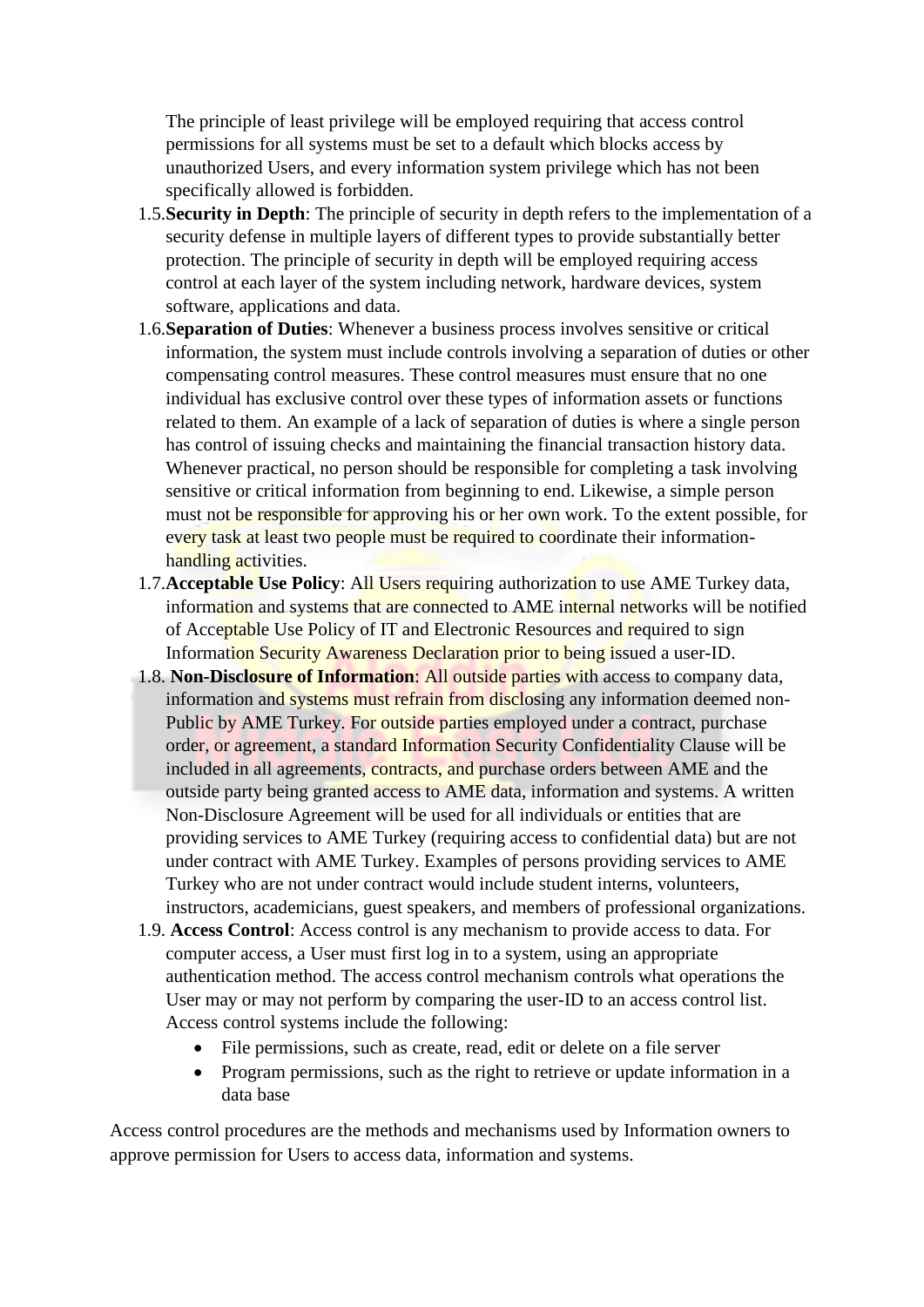- 1.10. **Authentication**: Authentication is the process of identifying an Information User by the user presenting credentials. In a computer system, this is most often accomplished by using the unique user-ID and password combination which is assigned to and known only by the Information User. Other techniques of authentication may be employed with the approval of the General Manager upon the proposal submitted by the Chief of IT or Data Protection Liaison Officer.
- 1.11. **System:** A system shall be defined as an interconnected set of information resources under the same direct management control that shares common functionality. System may include hardware, software, information, data, applications or communications infrastructure.

A production system is a system that is used to process information or support ongoing business functions. Information systems which have been designated production systems have security requirements defined that are based on the business need.

- 1.12. **Individual Accountability**: Individual accountability is required when accessing all electronic resources provided by the AME Turkey. Access to computer systems and networks must be provided using individually assigned unique computer identifiers, known as user-IDs. Individuals who use our corporate computer resources must only access resources to which he or she is authorized. Associated with each user-ID is an authentication token, such as password, which must be used to authenticate the person accessing the data, information and system. Passwords must be treated as confidential information, and must not be disclosed. Each individual is responsible to reasonably protect against unauthorized activities performed under their user-ID. For detailed information please refer to Directive on Principles and Code of Conduct for User Passwords.
- 1.13. **Information Asset Owners**: Information Asset Owners are responsible for determining who should have access to protected resources and what those access privileges will be (read, update, etc.) These access privileges will be granted in accordance with the Information user's job responsibilities. Information Asset Owner may delegate administrative responsibility but are ultimately accountable for the information asset they own.
- 1.14. **Department Chiefs**: Department Chiefs have a pivotal role in the security of AME information. It is the responsibility of Department Chiefs to document and request system access on behalf of Information Asset Owners when access is required in the performance of duties. It is the responsibility of the Department Chief to request the user's access be revoked in the event of a change in job responsibilities or status of an Information user.
- 1.15. **Information Security Liaison Officers**: Information Security Liaison Officer serves as a primary point of contact between their office and Chief of IT department and Data Protection Liaison Officer. These responsibilities will be fulfilled by each Chief od Department and Director of Drilling Facility. Chief of IT Department may also be assigned as Liaison Officer. Information Security Liaison Officers shall validate requests for User access to data, information and systems from supervisors or managers and authenticate the requestor. Information Security Liaison Officers will also provide information security support for their constituents and provide feedback to the General Manager regarding problems with policy and security issues.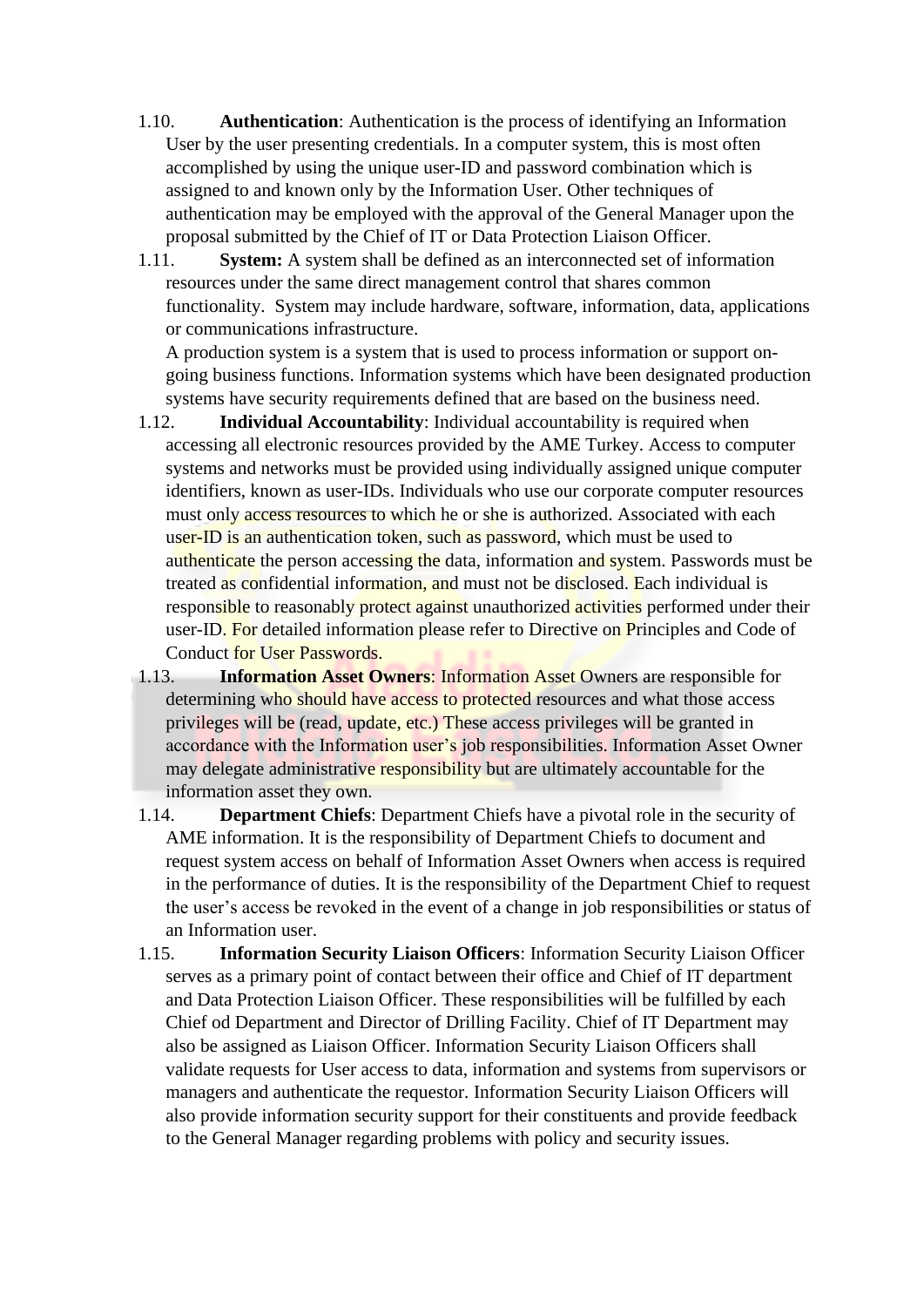### **2. Procedural Guidelines Regarding Access Control**

- 2.1.AME will provide all employees and contracted third parties with on-site access to the information they need to carry out their responsibilities in as effective and efficient manner as possible.
- 2.1.1. **Generic Identities**: Generic or group IDs shall not normally be permitted as means of access to AME data, but may be granted under exceptional circumstances if sufficient other controls on access are in place.
- 2.1.2. Under all circumstances, users of accounts must be identifiable in order for AME Turkey to meet the conditions of its Internet Service Provider (as laid out in the 'Acceptable Use Policy'). Generic identities will never be used to access Confidential data or Personally Identifiable Information.
- 2.1.3. **Privileged Accounts**: The allocation of privilege rights (e.g. local administrator, domain administrator, super-user, root access) shall be restricted and controlled and not provided by default.
- 2.1.3.1.Authorization for the use of such accounts shall only be provided explicitly, upon written request from a senior manager (such as a head of department/division, or the Deputy General Manager), and will be approved by the general Manager and documented by the system owner
- 2.1.3.2. Technical teams shall guard against issuing privilege rights to entire teams to prevent potential losses of confidentiality and / or integrity.
- 2.1.3.3. Privileged accounts must not be used for standard activities; they are for program installation and system reconfiguration, not for program use, unless it is otherwise impossible to operate the program.
- 2.1.4. **Least privilege and need to know**: Access rights to both physical and logical assets will be accorded following the principles of least privilege and need to know
- **2.2. Access Control Authorization**
- 2.2.1. **User Accounts**: Access to AME IT resources and services will be given through the provision of a unique user account and complex password.
- 2.2.2. Accounts are provided on the basis of valid records in the Human Resources. For any user not in either of those systems, access is granted via the appropriate staff or associate form signed by a Head of Department of Departmental manager. Default access is granted only to a specific space, a storage medium and an email account.
- 2.2.3. **Access to Confidential, Restricted and Internal Use Information**: Access to 'Confidential', 'Restricted' and 'Internal Use' information will be limited to authorized persons whose job or study responsibilities require it, as determined by law, contractual agreement with interested parties or the Information Security Policy. Access to any of these resources will be restricted by use of firewalls, network segregation, secure log-on procedures, access control list restrictions and other controls as appropriate. The responsibility to implement access restrictions lies with the Chiefs of Departments and IT Department, but must be implemented in line with this policy. Role-based access control (RBAC) will be used as the method to secure access to all file-based resources contained within AME's Active Directory domains and administered by AME. There are no restrictions on the access to 'Public' information.
- 2.3. **Authentication and Identification**: All computers connected to the Company's network must have an authentication mechanism such as a user-ID and password for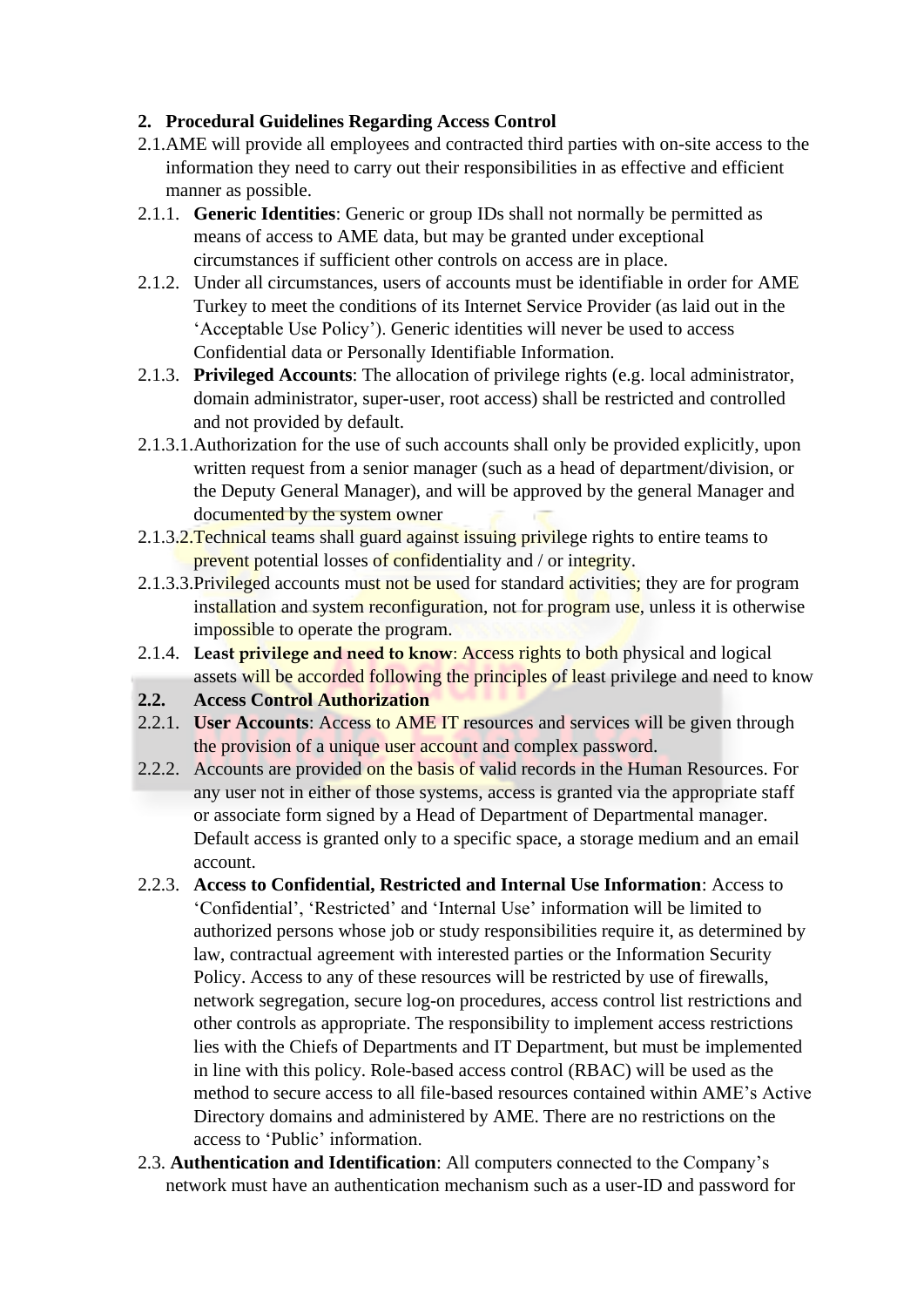access control. Multi-user systems must employ user-IDs and passwords unique to each User, as well as User privilege restriction mechanisms. All workstations whether connected to the network or not, must employ hardware or software controls approved by the IT Department and implemented by the system administrator that prevent unauthorized access.

- 2.4.All Users must be positively identified prior to being able to use any data, information or system. Positive identification for internal networks involves both a user-ID and a password, both of which are unique to an individual User.
- 2.5.Users must not use the same user-ID or password that they use for access to AME systems and information to access non-AME systems, including any internet accounts.
- 2.6.The log-in process for network-connected computer systems must simply ask the User to log-in, providing prompts as needed. Specific information about the organization managing the computer, the computer operating system, the network configuration, or other internal matters must not be provided until a User has successfully provided both a valid user-ID and a valid password. Ig any part of the log-in sequence is incorrect, the User must not be given any information about the source of the problem but simply be informed that the attempt failed.
- 2.7.**Unique User-IDs**: Each user-ID must be unique and forever connected solely with the User to whom it was assigned. After a User is removed, there must not be any re-use of the invoked user-ID. Every user-ID and related password is intended for the exclusive use of a specific individual. While user-IDs can be communicated in electronic mail messages and in other places, passwords must never be shared with anyone (IT support staff have their own access privileges and will never need to obtain a User's password). A User may have more than one user-ID and password combination if access to multiple security systems is required for the User assignments.
- 2.8. **User Authentication**: All corporate information system user-IDs must have an associated password or a stronger mechanism (such as a dynamic password token) to ensure that only the authorized User is able to utilize the user-ID. Users are responsible for all activity that takes place with their user-ID and password (or other authentication mechanism). Users must immediately change their password if they suspect that it has been discovered or used by another person. Likewise, users must notify the IT Department's technical Support Unit if they suspect that these mechanisms have been compromised. User-IDs may not be utilized by anyone but the individuals to whom they have been issued. Users must not allow others to perform any activity with their user-IDs. Similarly, Users are forbidden from performing any activity with IDs belonging to other Users.
- 2.9.**Portable Computers and Other Devices**: Portable, laptop, notebook, palmtop, and other transportable computers and other devices must not store, contain or utilize any confidential or sensitive information unless protected by the standard login process as described above. Users are responsible fır the physical security of these devices and the protection of information stored on them.
- 2.10. **Storage Medias**: Whenever non-public information is written to a floppy disk, magnetic tape, smart card, or other storage media, the storage media must be suitably marked with the highest relevant sensitivity classification. When not in use, this media must be stored in a secure location.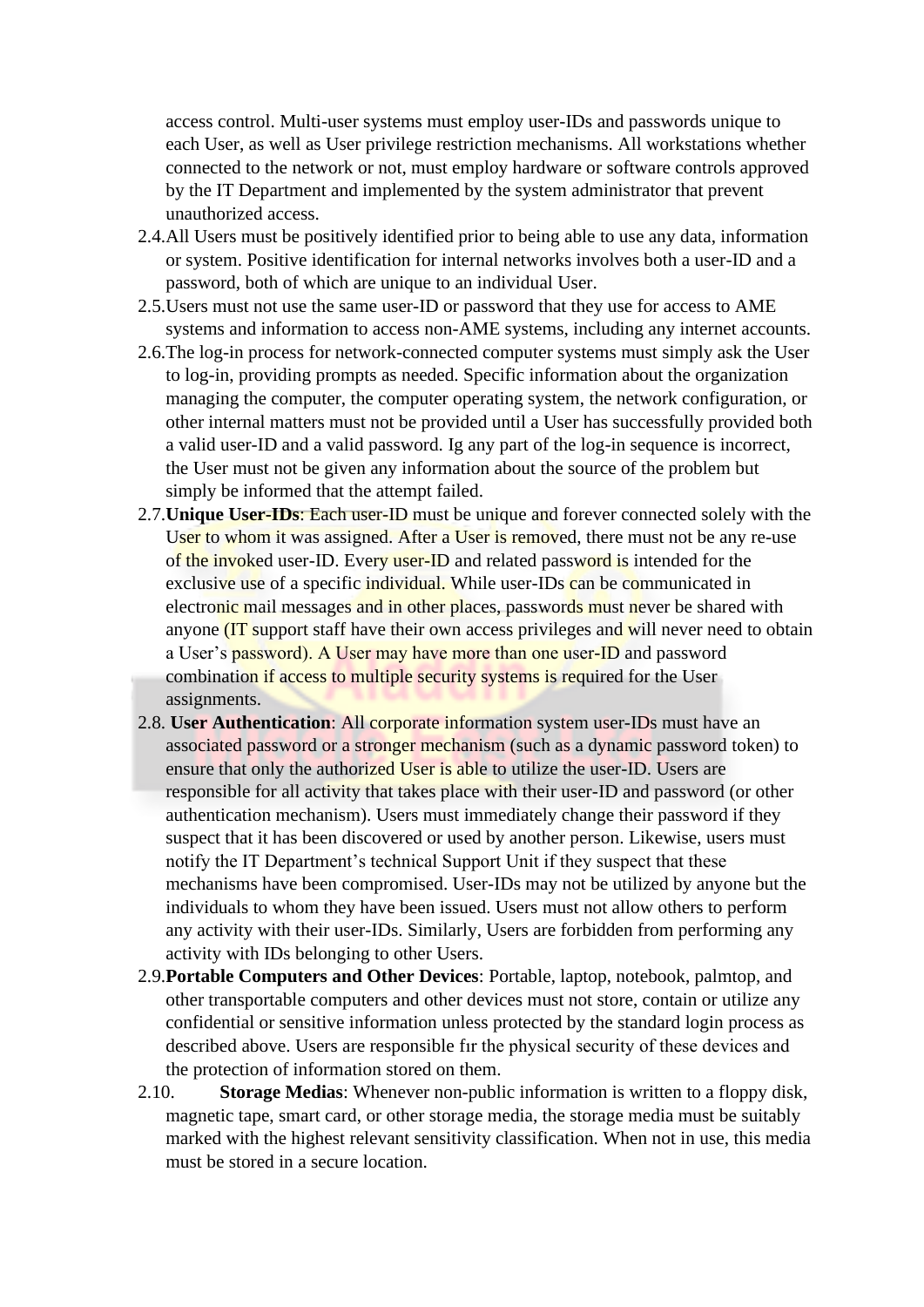- 2.11. **Remote Printing**: Controls must be in place to prevent confidential or sensitive information from being viewd by unauthorized personnel. The User must ensure that confidential material is printed on a properly secured printer or one attended to by a person authorized to view the material.
- 2.12. **Sharing or Transmission of Secure Data**: Users must NOT establish electronic bulletin boards, local area networks, FTP servers, web servers, or modem connections to existing local area networks or other multi-user systems for communicating information without the specific approval of the Senior Management. Only designated IT Department staff with special privileges may establish these types of services.
- 2.13. **Disposal of Equipment and Media**: Before computer storage media is sent to a vendor for trade-in, servicing, or disposal, all sensitive information must be destroyed or concealed according to methods approved by the Senior Management.
- 2.14. **Privilege Suspension and Revocation**:
- 2.14.1. Information Asset Owners establish access conventions for the revocation of User access privileges to the data they own. The Information Asset Owner's designee will use these conventions to grant and revoke User privileges on be half of the Information Asset Owner.
- 2.14.2. Chiefs od Departments must promptly report all significant changes in a User's duties or employment status that result in changes to access privileges using the computer account administration process. For all terminations, a designated unit such as Human Resources must also notify the IT Department who will monitor the removal of User access to all data, information and systems to assure compliance.
- 2.14.3. Chiefs of Departments must reevaluate the system privileges granted to Users every twelve (12) months. In the event that access requirements of the user have changed, the relevant Chief of Department must notify the User's access as detailed in the computer account administration process.
- 2.14.4. When a User leaves, both computer-resident files and paper/manual files must be promptly reviewed by his or her immediate manager to determine who should become the custodian of such files, and/or the appropriate methods to be used for file disposal. The relevant Chief of Department must then promptly reassign the computer User's duties as well as specifically delegate responsibility for the files formerly assigned to that User.
- 2.14.5. User-IDs which have not seen any activity for a period of three months will have their privileges automatically revoked. Users who come back from an extended vacation, temporary reassignment or a leave of absence for more than one month must have their manager reestablish their privileges by the relevant Chief of Department.
- 2.14.6. Session: If there has been no activity on a workstation for twenty (209 minutes, the system must automatically blank the screen and suspend the session. Reestablishment of the session must take place only after the User has provided a valid password.
- 2.14.7. **Password Management**: passwords, access control lists and other access control information must always be encrypted in storage or when transmitted over networks. Controls must be in place to prevent the unauthorized retrieval and use of stored passwords and access control information.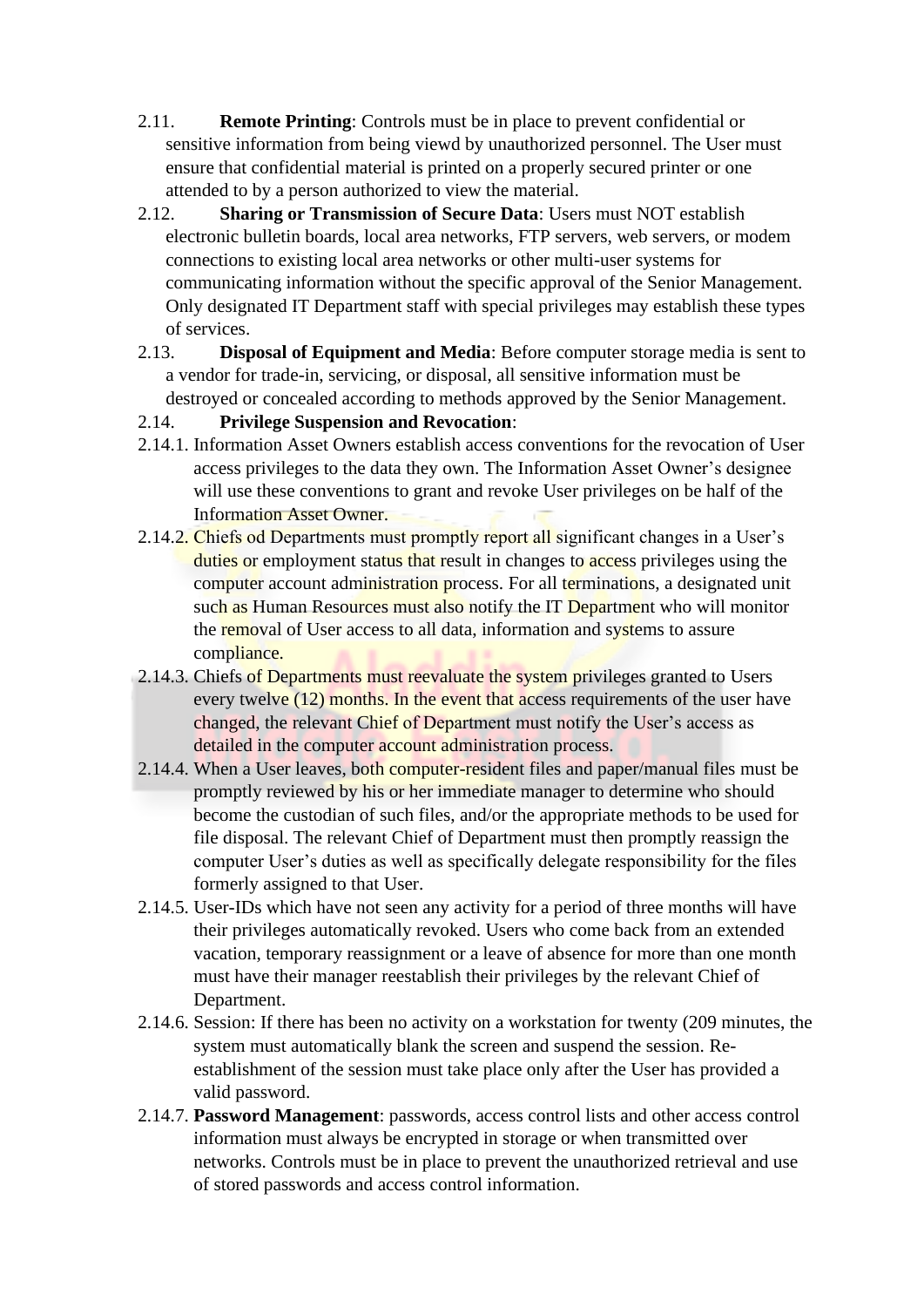- 2.14.8. To allow passwords to be changed when needed, passwords must never be harcoded (incorporated) into software or applications.
- 2.14.9. Initial passwords issued to a new User must be valid only for the new User's first on-line session. At that time, the User must be forced to choose another password. This same process applies to the resetting of passwords in the event that a User forgets a password.
- 2.14.10. All vendor-supplied default passwords must be changed before any computer or communications system is used. This procedure applies to passwords associated with end-user user-IDs, as well as passwords associated with system administrator and other privileged user-IDs.
- 2.14.11. Users must not share their individually assigned account password with anyone, including their manager or co-workers. Instead, Users must employ mechanisms approved and authorized by the IT Department to share information such as local server shared directories, electronic mail, internet pages, or floppy disks.
- 2.14.12. **System Development:** The following standards prevent access to corporate production data by authorized personnel and improve the integrity of applications: There shall be a separation between the production, development, and test environments. This will ensure that security is maintained in a much more rigorous way for the production system. Development and test staff are nor normally permitted to have access to production systems. Only Information Asset Owners can approve access to production data to developers. Likewise, all production software testing must proceed with sanitized information *(i.e.* where sensitive information is replaced with dummy data). A formal and documented change control process must also be used to restrict and approve changes to production systems and information.

**Application Development**: Prior to moving software to production status, programmers and other technical staff must remove all special access paths so that access may only be obtained via normal secured channels. This means that all trap doors and other short-cuts that could be used to compromise security must be removed. Likewise, all system privileges needed for development efforts, but not required for normal production activities, must be removed. All the User-level and administrative level access controls required by information security policies and procedures must be established and enabled before production information systems can be replaced into operation.

**Migration:** A methodology must be implemented for an orderly and controlled migration of software from the development environment, through the test environment and ultimately to the production platforms. Application development staff must not have the ability to move any software directly into the production processing environment. Controls must be in place to prevent the migration of unauthorized application code into the production environment. System privileges allowing the modification of production business information must be restricted to production applications. Privileges must be established such that system users are not able to modify production data in an unrestricted manner. Users may only modify production data in predefined ways that preserve or enhance its integrity. Updates to production databases must only be made through established channels which have been approved by the Senior Management. The use of direct database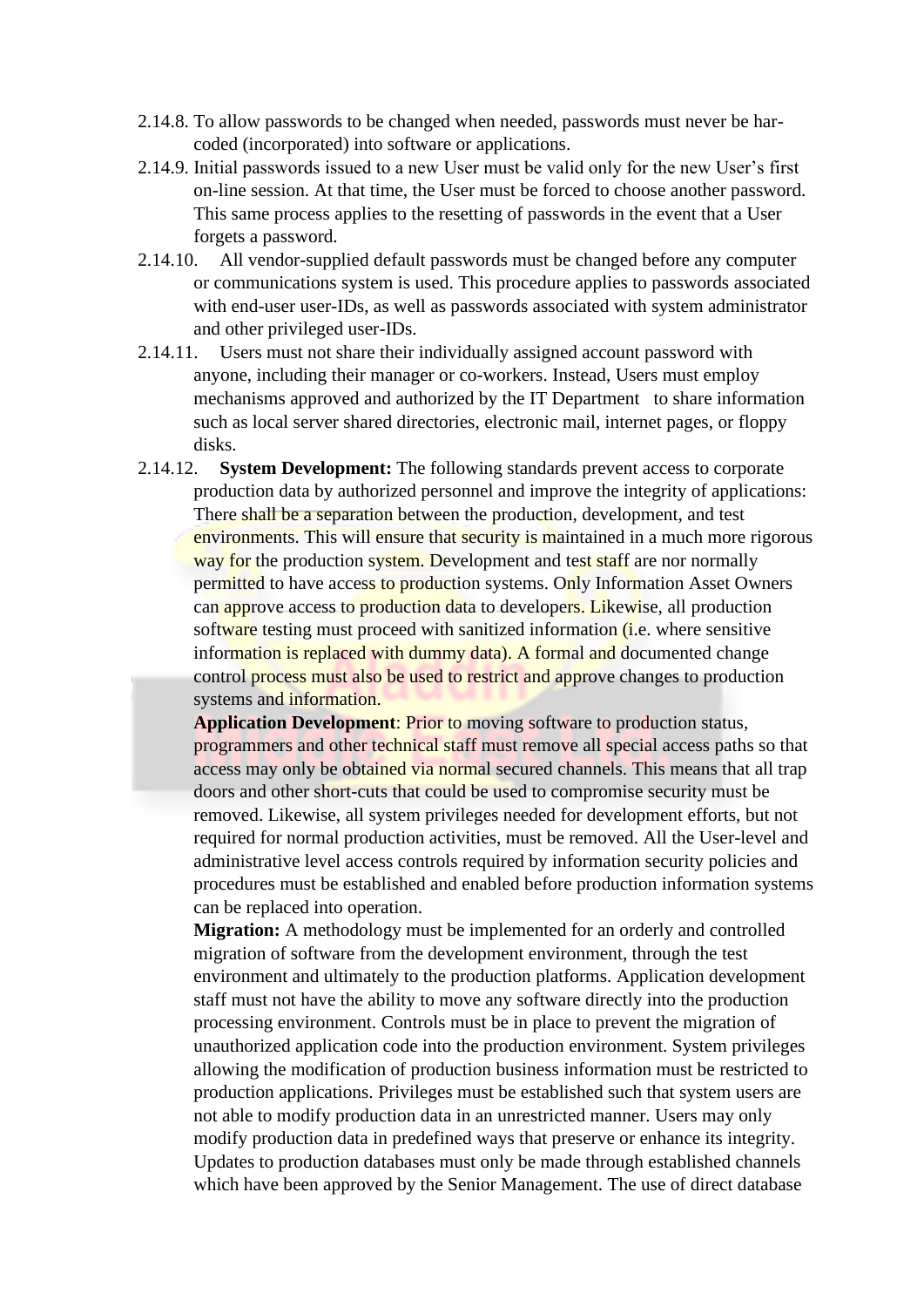access utilities in the production environment is not permitted because these programs will circumvent database synchronization and replication routines, input error checking routines, and other important control measures.

**Logs and Other Security Tools**: Computer and communications systems handling sensitive or critical information must securely log all significant security relevant events. Examples of security relevant events include: Users switching user-IDs during an online session, attempts to guess passwords, attempts to use privileges that have not been authorized, modification of production application software, modifications to system software, changes to User privileges, and changes to logging subsystems.

IT Department will prepare regular reports for management regarding security access issues, incidents, status, degree of compliance, changes and initiatives and other relevant events.

Reporting Problems-Reportable Incidents: Any security incident including unauthorized access or attempts, theft or disclosure of passwords or access controls, any loss, alteration or suspected disclosure of data or nay violation of security policies, procedures and standards must be promptly reported to the IT Technical Support Unit and closest superior officers verbally, by telephone and form annexed to Data Breach Response Plan.

- 3. **Physical Access Control**: Physical access across the AME premises, where restricted due to the sensitivity of resources and data within the facilities, is controlled primarily via AME issued cards using RFID technology. Fingerprint scanner systems may also be used to access the areas where seismic research and mapping data are stored. ID Cards and biometric fingerprint scanner systems may only be used to provide physical access to areas where access is restricted to authorized personnel, and they may not be used for tracking staff's attendance.
- 3.1.Lost AME Cards must immediately be reported to the IT Department which will cancel the card through the Company's physical access control system. Replacement cards cannot be issued until the IT Department has confirmed that a prior card has been cancelled. New cards with the same level of access control will be issued in this case.
- 3.2.**Access Control System Data**: The data held by the university in relation to the Access Control System includes the following categories of data:
	- Cardholder data
		- o Name and Middle Name-Surname
		- o Title
		- o Department/Unit
		- o E-Mail address
		- o Staff number
		- o Mobile Number
	- Cards allocated to cardholders
	- Locations, dates and times of card reads
- 3.2.1. The access control data is accessible by staff who require the access control terminal software to carry out their duties. This includes:
	- Security Officers